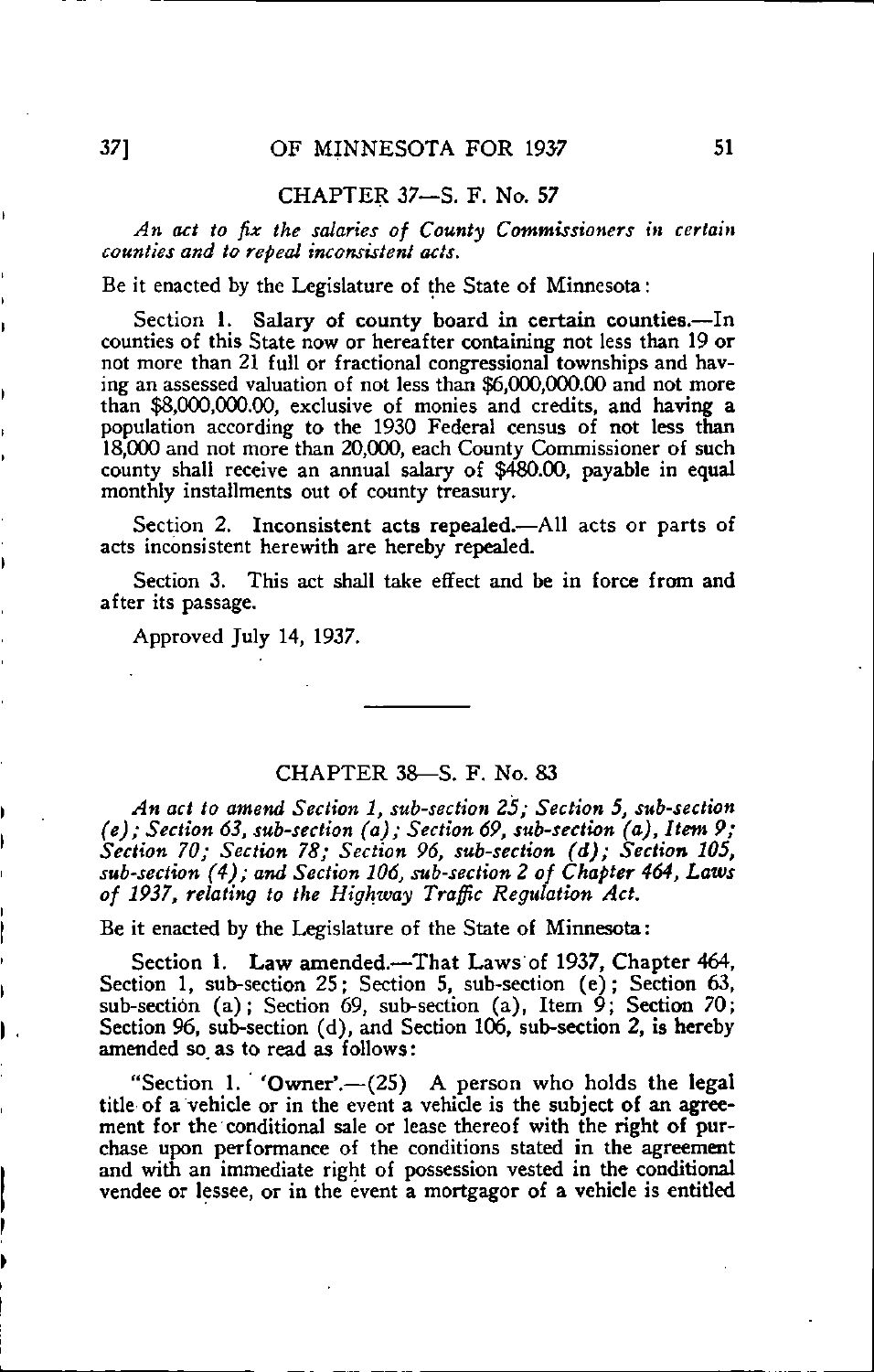to possession, then such conditional vendee or lessee or mortgagor shall be deemed the owner *for* the purpose of this act."

"Section 5. Street cars and trolley cars to come under provision of law.—(e) Street cars and trackless trolley cars, except where otherwise specifically provided, shall be governed by the same rules and regulations as provided in this act for vehicles and motor vehicles, only in so far as such regulations apply to speed, stopping at thru streets and railroad tracks, and obeying signals of traffic control devices and rights-of-way, and shall be entitled to the same rights and benefits of this act, as to warning, turning and stopping signals and rights-of-way, as any vehicle or motor vehicle in the streets and highways of this state."

"Section 63. Motor vehicles to stop at railroad crossings.—<br>(a) The driver of any motor vehicle carrying passengers for The driver of any motor vehicle carrying passengers for hire, or of any school bus carrying any school child, or of any vehicle carrying explosive substances or flammable liquids as a cargo or part of a cargo, before crossing at grade any track or tracks of a railroad, shall stop such vehicle not less than ten feet from the nearest rail of such railroad and while so stopped shall listen and look in both directions along such track for any approaching train, and for signals indicating the approach of a train, except as hereinafter provided, and shall not proceed until he can do so safely."

"Section 69. Same.— $(a)$  9. Within 50 feet of the nearest rail of a railroad crossing;"

"Section 70. Parking cars.—Except where angle parking is permitted by local ordinance every vehicle stopped or *parked* upon a roadway where there is an adjacent curb shall be so stopped or parked with the right-hand wheels of such vehicle parallel with and within 12 inches of the right-hand curb, provided that such exception shall only apply to a state trunk highway after approval by the commissioner."

"Section 96. (d) AH road lighting equipment manufactured and installed on and after January 1, 1938, shall be so arranged that whenever any beam is used which is not in conformity with paragraph  $(b)$  of this section, means shall be provided for indicating to the driver when such beams are being used."

"Section 106. Hand brakes.—2. Under the above conditions the hand brake shall be adequate to stop such vehicle or vehicles within a distance of 55 feet and said hand brake shall be adequate to hold such vehicle or vehicles stationary on any grade upon which operated."

Section 2. Law amended.—That the Laws of 1937, Chapter 464, Section 105, Subdivision 4, be amended to read as follows: